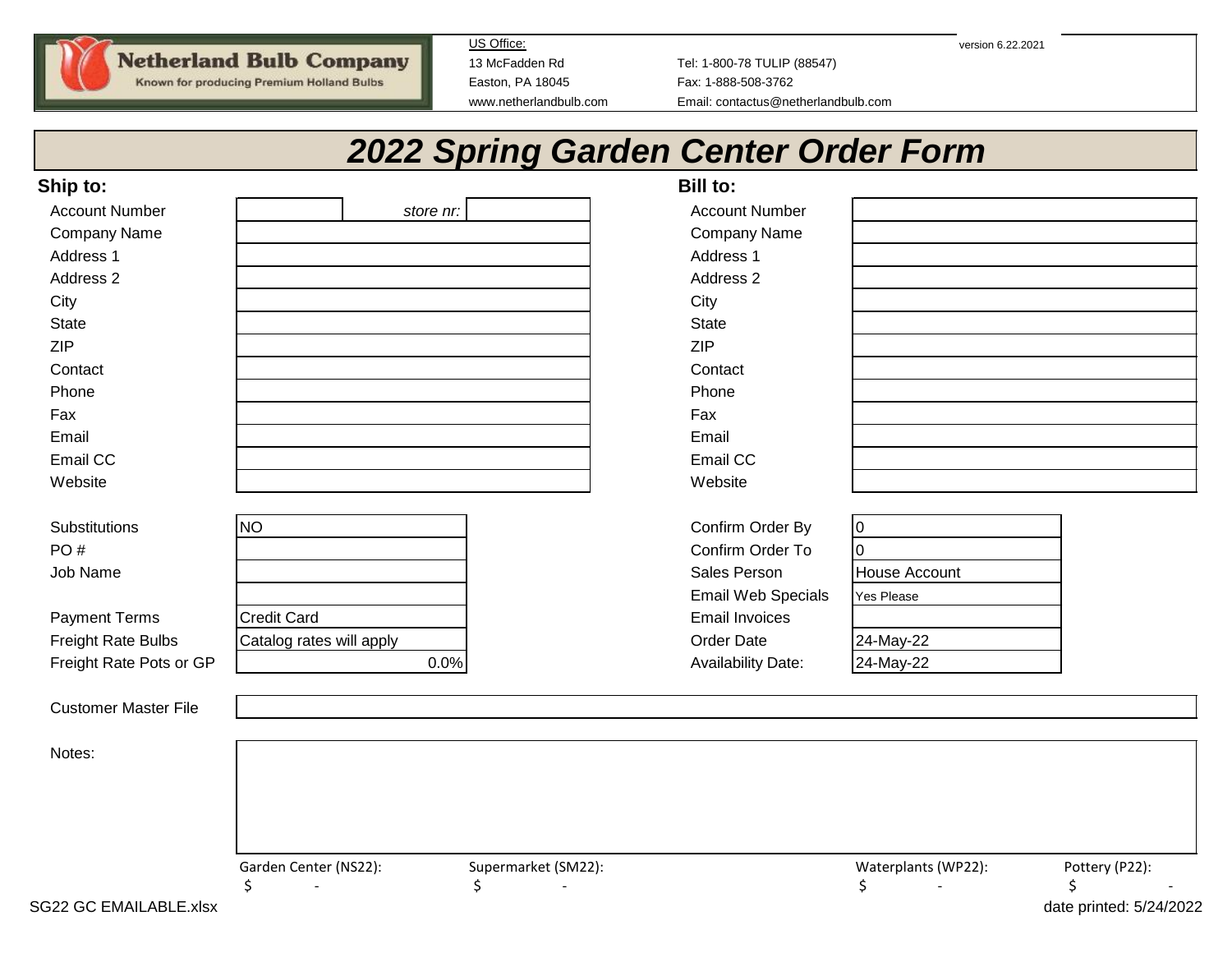| <b>Netherland Bulb Company</b>            |  |
|-------------------------------------------|--|
| Known for producing Premium Holland Bulbs |  |

## Spring 2022 Garden Center **account nr.** 0

| R            |                    |     | Spring 2022 Garden Center<br>Netherland Bulb Company<br>Known for producing Premium Holland Bulbs |        |                  |                    |             | account nr: 0<br>customer name: |      |            |                     |      |  |                         |                  |            |
|--------------|--------------------|-----|---------------------------------------------------------------------------------------------------|--------|------------------|--------------------|-------------|---------------------------------|------|------------|---------------------|------|--|-------------------------|------------------|------------|
| order<br>qty | order total<br>qty | qty | <b>Item Number</b>                                                                                | Page # | 1st Ship<br>Date | <b>Description</b> | <b>Type</b> | Code                            | Size | <b>UPC</b> | # of<br>Packs Bulbs | # of |  | Unit Price   Each Price | <b>Ext. Cost</b> | <b>SRP</b> |

**<== PO # or Store PO**

**4-Apr 11-Apr <== ship week** 

|                                                                |                                                       |            | <b>Merchandising</b>                                                     |                    |                                           |                      |                                    |                |                |                          |                          |                        |                  |                   |
|----------------------------------------------------------------|-------------------------------------------------------|------------|--------------------------------------------------------------------------|--------------------|-------------------------------------------|----------------------|------------------------------------|----------------|----------------|--------------------------|--------------------------|------------------------|------------------|-------------------|
|                                                                |                                                       |            | Racks                                                                    |                    |                                           |                      |                                    |                |                |                          |                          |                        |                  |                   |
| $\bf{0}$                                                       | 9000-100-702<br>12 <sup>7</sup>                       |            | 31-Jan 2 Metal Racks - 5 shelf - plus 2 Header Cards                     |                    |                                           | 62"x 25"x 16"        |                                    | $\mathbf{1}$   | $\overline{2}$ | \$                       | $140.00$ \ \$            | 140.00   \$            |                  |                   |
|                                                                |                                                       |            | Header Cards - choose 2 free header cards for every order of metal racks |                    |                                           |                      |                                    |                |                |                          |                          |                        |                  |                   |
| $\bf{0}$                                                       | 9001-707-701<br>9999                                  | $31 - Jan$ | Header Card Container Garden                                             |                    | Earthtone                                 | 20"x 25"             |                                    | $\mathbf{1}$   |                | \$                       | $6.00$ \$                | $6.00$ \$              | $\sim$           |                   |
| $\bf{0}$                                                       | 9001-705-701<br>9999                                  | $31 - Jan$ | Header Card Dahlia                                                       |                    | Earthtone                                 | 20"x 25"             |                                    | $\overline{1}$ |                | \$                       | $6.00$ \$                | 6.00<br>\$             | $\sim$           |                   |
| $\bf{0}$                                                       | 9001-713-601<br>9999                                  | $31 - Jan$ | Header Card DDD - Looks harder than was                                  |                    | <b>DDD Style</b>                          | 20"x 25"             |                                    | $\overline{1}$ |                | \$                       | $6.00$ \ \$              | $6.00$ \$              | $\omega$         |                   |
| $\bf{0}$                                                       | 9001-712-601<br>9999                                  | $31 - Jan$ | Header Card DDD - Yardwork minus the work                                |                    | DDD Style                                 | 20"x 25"             |                                    | $\mathbf{1}$   | $\mathbf 1$    | \$                       | $6.00$ \$                | 6.00<br>\$             | $\sim$           |                   |
| $\bf{0}$                                                       | 9001-715-701<br>9999                                  | $31 - Jan$ | Header Card Deer Resistant                                               |                    | DDD Style                                 | 20"x 25"             |                                    | $\mathbf{1}$   |                | \$                       | $6.00$ \$                | $6.00$ \$              | $\sim$           |                   |
| $\bf{0}$                                                       | 9001-710-701<br>9999                                  | 31-Jan     | Header Card Elephant Ear & Caladium                                      |                    | <b>DDD Style</b>                          | 20"x 25"             |                                    | $\mathbf{1}$   |                | \$                       | $6.00$ \ \$              | 6.00<br>-\$            | $\sim$           |                   |
| $\bf{0}$                                                       | 9001-708-701<br>9999                                  | $31 - Jan$ | Header Card Grow Fruits & Vegetables                                     |                    | DDD Style                                 | 20"x 25"             |                                    | $\mathbf{1}$   | $\overline{1}$ | \$                       | $6.00$ \ \$              | 6.00<br>$\sqrt{5}$     | $\sim$           |                   |
| $\bf{0}$                                                       | 9001-702-701<br>9999                                  | $31 - Jan$ | Header Card Plant for Summer Harvest                                     |                    | Classic Look                              | 20"x 25"             |                                    | $\mathbf{1}$   | $\overline{1}$ | \$                       | $6.00$ \ \$              | $6.00$ \$              | $\sim$           |                   |
| $\bf{0}$                                                       | 9001-700-701<br>9999                                  | 31-Jan     | Header Card Summer Perennials                                            |                    | Classic Look                              | 20"x 25"             |                                    | $\mathbf{1}$   | $\overline{1}$ | \$                       | $6.00$ \$                | 6.00<br>\$             | $\sim$           |                   |
| $\bf{0}$                                                       | 9001-701-702<br>9999                                  | $31 - Jan$ | Header Card Summer Bulbs                                                 |                    | Classic Look                              | 15" X 47"            |                                    | $\mathbf{1}$   |                | \$<br>\$                 | $6.00$ \ \$              | 6.00<br>-\$            | $\sim$           |                   |
| $\bf{0}$                                                       | 9001-704-701<br>9999                                  |            | 31-Jan Header Card Waterplants                                           |                    | Earthtone                                 | 20"x 25"             |                                    | $\mathbf{1}$   | -1             |                          | $6.00$ \ \$              | $6.00$ \$              | $\sim$           |                   |
| Extra's - will be automatically included with matching product |                                                       |            |                                                                          |                    |                                           |                      |                                    |                |                |                          |                          |                        |                  |                   |
| $\bf{0}$                                                       | 9003-701-701<br>9999                                  |            | 31-Jan POP Material Package A                                            |                    | Orders Under \$1,000 with loose bulbs     |                      |                                    | $\mathbf{1}$   | $\mathbf{1}$   |                          |                          |                        |                  |                   |
| $\bf{0}$                                                       | 9003-702-701<br>9999                                  |            | 31-Jan POP Material Package B                                            |                    | Orders Over \$1,000 with many loose bulbs |                      |                                    | $\mathbf{1}$   | $\overline{1}$ |                          |                          |                        |                  |                   |
| $\bf{0}$                                                       | 9003-705-701<br>9999                                  |            | 31-Jan POP Material Package E                                            |                    | Prepackaged Only Orders                   |                      |                                    | $\overline{1}$ | $\overline{1}$ |                          |                          |                        |                  |                   |
| $\bf{0}$                                                       | 9003707601A<br>9999                                   |            | 31-Jan POP Material Package G                                            |                    | Bundle of 150 bags                        |                      |                                    | $\mathbf{1}$   | $\mathbf{1}$   |                          |                          |                        |                  |                   |
|                                                                |                                                       |            | <b>Blends of Beauty</b>                                                  |                    |                                           |                      |                                    |                |                |                          |                          |                        |                  |                   |
| $\mathbf{0}$                                                   | 1130-900-779<br>13                                    | $31 - Jan$ | Alcea Blend                                                              | Hollyhock          | BOBM-1                                    | #1                   | 0 00744 70220 8                    | 6              | 8              | \$                       | $27.00$ \$               | $4.50$ \$              | $\sim$           | \$8.99            |
| $\mathbf{0}$                                                   | 1750-900-779<br>13                                    | $31 - Jan$ | Caladium Blend                                                           | Fancy Leaf         | BOBM-3                                    | #1                   | 0 00744 70828 6                    | 5              | $\overline{5}$ | $\overline{\mathcal{F}}$ | $32.50$ \$               | $6.50$ \$              | $\sim$           | \$12.99           |
| $\bf{0}$                                                       | 2980-901-779<br>13                                    | $31 - Jan$ | Gloxinia Blend                                                           |                    | BOBM-6                                    | $6/+$ cm             | 0 00744 70639 8                    | 10             | 3              | \$                       | $57.50$ \$               | $5.75$ \$              | $\sim$           | \$11.99           |
| $\bf{0}$                                                       | 3820-908-779<br>11                                    | $31 - Jan$ | Lilium as. Easy Blend                                                    | asiatic            | BOBL-2                                    | 14/16 cm             | 0 00744 70807 1                    | 6              | $\overline{4}$ | \$                       | $34.50$ \$               | $5.75$ \$              | $\sim$           | \$11.99           |
| $\Omega$                                                       | 3827-900-779<br>11                                    |            | 31-Jan Lilium as. Hardy Blend                                            | asiatic            | BOBL-3                                    | 14/16 cm             | 0 00744 70252 9                    | 6              | 8              | $\overline{\mathbf{3}}$  | $30.00$ \$               | $5.00$ \$              | $\sim$           | \$9.99            |
| $\bf{0}$<br>$\bf{0}$                                           | 3820-901-779<br>10 <sub>1</sub><br>3820-905-779<br>11 | $31 - Jan$ | Lilium as. Hot Chocolate Blend<br>31-Jan Lilium as. Sunset Blend         | asiatic<br>asiatic | BOBL-4<br>BOBL-1                          | 14/16 cm<br>14/16 cm | 0 00744 70248 2<br>0 00744 70253 6 | 6<br>6         | 4<br>8         | \$<br>\$                 | $34.50$ \$<br>$30.00$ \$ | $5.75$ \$<br>$5.00$ \$ | $\sim$<br>$\sim$ | \$11.99<br>\$9.99 |
| $\bf{0}$                                                       | 1880-901-779<br>13                                    |            | 31-Jan   Tall Canna Blend                                                |                    | BOBM-4                                    | $2/3$ eye            | 0 00744 70755 5                    | 6              | $\overline{4}$ | \$                       | $34.50$ \$               | $5.75$ \$              |                  | \$11.99           |
|                                                                |                                                       |            |                                                                          |                    |                                           |                      |                                    |                |                |                          |                          |                        |                  |                   |
|                                                                |                                                       |            | <b>Main Program</b>                                                      |                    |                                           |                      |                                    |                |                |                          |                          |                        |                  |                   |
| $\bf{0}$                                                       | 1591-902-770<br>15                                    | $31 - Jan$ | Begonia Double Pink & White Mixture                                      |                    | <b>OPENTOP</b>                            | $7/+$ cm             | 0 00744 70622 0                    | 8              | $\overline{2}$ | \$                       | $26.00$ \$               | $3.25$ \$              | $\sim$           | \$6.49            |
| $\bf{0}$                                                       | 1594-103-770<br>15                                    | $31 - Jan$ | Begonia Odorata Sunny Dream                                              |                    | <b>OPENTOP</b>                            | $6/+$ cm             | 0 00744 70705 0                    | 8              | $\overline{2}$ | \$                       | $32.00$ \ \$             | $4.00$ \$              | $\sim$           | \$7.99            |
| $\bf{0}$                                                       | 1593-104-770<br>14                                    |            | 31-Jan Begonia Superba White                                             |                    | <b>OPENTOP</b>                            | $6/+$ cm             | 0 00744 70696 1                    | 8              | $\overline{2}$ | $\overline{\mathcal{S}}$ | $26.00$ \$               | $3.25$ \$              | $\sim$           | \$6.49            |
|                                                                |                                                       |            | Canna - Packaged                                                         |                    |                                           |                      |                                    |                |                |                          |                          |                        |                  |                   |
| $\bf{0}$                                                       | 1880-168-770<br>17                                    |            | 31-Jan Canna Cannasol Happy Isabel                                       |                    | <b>OPENTOP</b>                            | $3/5$ eye            | 0 00744 70672 5                    | 8              | $\overline{2}$ | \$                       | $34.00$ \$               | $4.25$ \$              |                  | \$8.49            |
| $\bf{0}$                                                       | 1880-170-770<br>17                                    | $31 - Jan$ | Canna Cannasol Happy Wilma                                               |                    | <b>OPENTOP</b>                            | $3/5$ eye            | 0 00744 70674 9                    | 8              | $\overline{2}$ | $\overline{\mathcal{S}}$ | $34.00$ \\$              | $4.25$ \$              | $\sim$           | \$8.49            |
| $\bf{0}$                                                       | 1880-173-770<br>17 <sup>2</sup>                       |            | 31-Jan Canna Miss Oklahoma                                               |                    | <b>OPENTOP</b>                            | $2/3$ eye            | 0 00744 70777 7                    | 8              | $\overline{2}$ | \$                       | $30.00$ \$               | $3.75$ \$              |                  | \$7.99            |
|                                                                |                                                       |            | <b>Elephant Ear - Value Boxes</b>                                        |                    |                                           |                      |                                    |                |                |                          |                          |                        |                  |                   |
|                                                                |                                                       |            | <b>Elephant Ear - Wooden Crates</b>                                      |                    |                                           |                      |                                    |                |                |                          |                          |                        |                  |                   |
|                                                                |                                                       |            | <b>Elephant Ears in Value Boxes</b>                                      |                    |                                           |                      |                                    |                |                |                          |                          |                        |                  |                   |
| $\bf{0}$                                                       | 2212-121-771<br>25                                    | 14-Feb     | Colocasia Diamond Head                                                   |                    | VPDH-20                                   | 9/11"                | 0 00744 70751 7                    | 20             | $\mathbf 1$    | \$                       | $150.00$ \ \$            | $7.50$ \$              | $\sim$           | \$14.99           |
| $\bf{0}$                                                       | 2212-108-771<br>25                                    | 14-Feb     | Colocasia Tea Cup                                                        |                    | VPTC-20                                   | 9/11"                | 0 00744 70786 9                    | 20             | $\mathbf 1$    | \$                       | $150.00$   \$            | $7.50$ \$              | $\sim$           | \$14.99           |
| $\bf{0}$                                                       | 2212-123-771<br>25                                    | 14-Feb     | Colocasia White Lava                                                     |                    | VPWL-20                                   | 9/11"                | 0 00744 70754 8                    | 20             | $\overline{1}$ | \$                       | $150.00$ \ \$            | $7.50$ \$              | $\sim$           | \$14.99           |
|                                                                |                                                       |            | <b>Elephant Ears in OTB</b>                                              |                    |                                           |                      |                                    |                |                |                          |                          |                        |                  |                   |
| $\bf{0}$                                                       | 2212-108-770<br>25                                    |            | 14-Feb Colocasia Tea Cup                                                 |                    | OTC-6                                     | 9/11"                | 0 00744 70786 9                    | 6              | -1             | -\$                      | $46.50$ \ \$             | $7.75$ \$              |                  | \$14.99           |
|                                                                |                                                       |            | <b>Gladiolus - Bin Box</b>                                               |                    |                                           |                      |                                    |                |                |                          |                          |                        |                  |                   |
|                                                                |                                                       |            | Gladiolus - Packaged                                                     |                    |                                           |                      |                                    |                |                |                          |                          |                        |                  |                   |
|                                                                |                                                       |            | <b>Gladiolus - Large Bales</b>                                           |                    |                                           |                      |                                    |                |                |                          |                          |                        |                  |                   |
|                                                                |                                                       |            | Lily - Packaged                                                          |                    |                                           |                      |                                    |                |                |                          |                          |                        |                  |                   |
|                                                                |                                                       |            |                                                                          |                    |                                           |                      |                                    |                |                |                          |                          |                        |                  |                   |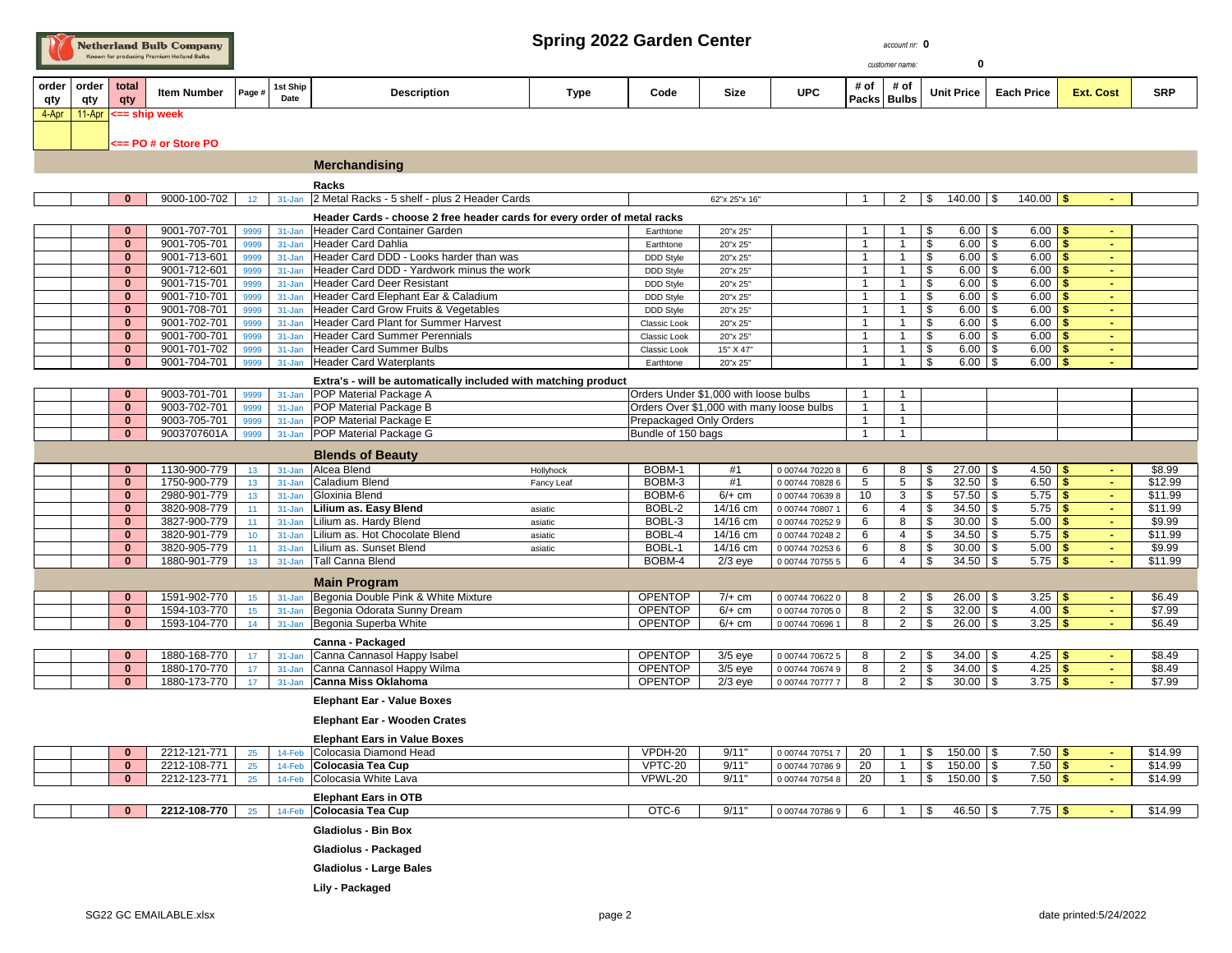# Netherland Bulb Company

#### Spring 2022 Garden Center **account nr:** 0

| $\Omega$<br>customer name: |                            |                          |                              |                 |                  |                                                                   |                            |                                  |                      |                                    |                   |                                  |                                        |                        |                  |                  |
|----------------------------|----------------------------|--------------------------|------------------------------|-----------------|------------------|-------------------------------------------------------------------|----------------------------|----------------------------------|----------------------|------------------------------------|-------------------|----------------------------------|----------------------------------------|------------------------|------------------|------------------|
| order<br>qty               | order<br>qty               | total<br>qty             | <b>Item Number</b>           | Page #          | 1st Ship<br>Date | <b>Description</b>                                                | <b>Type</b>                | Code                             | <b>Size</b>          | <b>UPC</b>                         | # of<br>Packs     | # of<br><b>Bulbs</b>             | <b>Unit Price</b>                      | <b>Each Price</b>      | <b>Ext. Cost</b> | <b>SRP</b>       |
| 4-Apr                      | 11-Apr                     | == shi                   | week                         |                 |                  |                                                                   |                            |                                  |                      |                                    |                   |                                  |                                        |                        |                  |                  |
|                            |                            | $\mathbf{0}$             | 3820-174-770                 | 31              | 31-Jan           | Lilium Easy Spot                                                  | asiatic                    | <b>OPENTOP</b>                   | 14/16 cm             | 0 00744 70680 0                    | 8                 | $\overline{2}$                   | $22.00$ \$<br>S.                       | $2.75$ \$              |                  | \$5.99           |
|                            |                            | $\mathbf{0}$             | 3820-144-770                 | 30              | 31-Jan           | Lilium Golden Matrix                                              | asiatic                    | <b>OPENTOP</b>                   | 14/16 cm             | 0 00744 70731 9                    | 8                 | $\overline{2}$                   | \$                                     | $2.75$ \$              | $\sim$           | \$5.99           |
|                            |                            | $\mathbf{0}$             | 3832-179-770                 | 31              | 31-Jan           | Lilium Golden Stone                                               | asiatic                    | <b>OPENTOP</b>                   | 14/16 cm             | 0 00744 70789 0                    | 8                 | $\overline{2}$                   | \$<br>$22.00$ \ \$                     | 2.75                   | -\$              | \$5.99           |
|                            |                            | $\bf{0}$                 | 3820-178-770                 | 30              | 31-Jan           | Lilium Mandarin Star                                              | asiatic                    | <b>OPENTOP</b>                   | 14/16 cm             | 0 00744 70790 6                    | 8                 | $\overline{2}$                   | \$<br>$22.00$ \$                       | $2.75$ \$              | $\sim$           | \$5.99           |
|                            |                            | $\mathbf{0}$             | 3820-167-770                 | 30 <sub>o</sub> | 31-Jan           | Lilium Nettys Pride                                               | asiatic                    | <b>OPENTOP</b>                   | 14/16 cm             | 0 00744 70732 6                    | 8                 | $\overline{2}$                   | \$<br>$22.00$ \$                       | $2.75$ \$              |                  | \$5.99           |
|                            |                            | $\mathbf{0}$<br>$\bf{0}$ | 3832-180-770                 | 31              | 31-Jan           | Lilium Pink County<br><b>Lilium Red County</b>                    | asiatic                    | <b>OPENTOP</b>                   | 14/16 cm             | 0 00744 70791 3                    | 8                 | $\overline{2}$<br>$\overline{2}$ | $22.00$ \ \$<br>\$<br>\$               | $2.75$ \$              | $\sim$<br>$\sim$ | \$5.99<br>\$5.99 |
|                            |                            | $\mathbf{0}$             | 3832-181-770                 | 31<br>30        | 31-Jan           | Lilium Vermeer                                                    | asiatic                    | <b>OPENTOP</b><br><b>OPENTOP</b> | 14/16 cm             | 0 00744 70792 0                    | 8<br>8            | $\overline{2}$                   | $22.00$ \$<br>\$                       | 2.75                   | -\$<br>$\sim$    | \$5.99           |
|                            |                            | $\bf{0}$                 | 3820-164-770<br>3820-163-770 | 31              | 31-Jan<br>31-Jan | Lilium Must See                                                   | asiatic                    | <b>OPENTOP</b>                   | 14/16 cm<br>14/16 cm | 0 00744 70647 3                    | 8                 | $\overline{2}$                   | $22.00$ \$<br>\$                       | $2.75$ \$<br>$2.75$ \$ |                  | \$5.99           |
|                            |                            | $\mathbf{0}$             | 3832-158-770                 | 33              | 31-Jan           | Lilium Josephine                                                  | asiatic double<br>oriental | <b>OPENTOP</b>                   | 16/18 cm             | 0 00744 70646 6<br>0 00744 70769 2 | 8                 | $\overline{2}$                   | \$<br>$22.00$ \ \$                     | $2.75$ \$              | $\blacksquare$   | \$5.99           |
|                            |                            | $\bf{0}$                 | 3832-159-770                 | 33              | 31-Jan           | Lilium Lake Carey                                                 | oriental                   | <b>OPENTOP</b>                   | 16/18 cm             | 0 00744 70770 8                    | 8                 | $\overline{2}$                   | $22.00$ \$<br>S.                       | $2.75$ \$              |                  | \$5.99           |
|                            |                            | $\mathbf{0}$             | 3837-110-770                 | 34              | 31-Jan           | Lilium Chocolate Event                                            | tiger                      | <b>OPENTOP</b>                   | 14/16 cm             | 0 00744 70738 8                    | 8                 | $\overline{2}$                   | \$<br>$26.00$ \ \$                     | $3.25$ \$              | $\sim$           | \$6.49           |
|                            |                            | $\bf{0}$                 | 3837-102-770                 | 34              | 31-Jan           | Lilium Splendens (Orange Tiger)                                   | tiger                      | <b>OPENTOP</b>                   | 14/16 cm             | 0 00744 70149 2                    | 8                 | $\overline{2}$                   | \$<br>$26.00$ \$                       | $3.25$ \$              |                  | \$6.49           |
|                            |                            | $\mathbf{0}$             | 3837-105-770                 | 34              | 31-Jan           | Lilium Twinkle (Red Tiger)                                        | tiger                      | <b>OPENTOP</b>                   | 14/16 cm             | 0 00744 70152 2                    | 8                 | $\overline{2}$                   | S.<br>$26.00$ \ \$                     | $3.25$ \$              | $\sim$           | \$6.49           |
|                            |                            | $\mathbf{0}$             | 3837-101-770                 | 34              | 31-Jan           | Lilium Yellow Bruse (Yellow Tiger)                                | tiger                      | <b>OPENTOP</b>                   | 14/16 cm             | 0 00744 70551 3                    | 8                 | $\overline{2}$                   | \$<br>26.00                            | l \$<br>$3.25$ \$      |                  | \$6.49           |
|                            |                            |                          |                              |                 |                  |                                                                   |                            |                                  |                      |                                    |                   |                                  |                                        |                        |                  |                  |
|                            |                            |                          |                              |                 |                  | <b>Water Lily Display</b><br>Calla Lily (Zantedeschia) - Packaged |                            |                                  |                      |                                    |                   |                                  |                                        |                        |                  |                  |
|                            |                            | $\bf{0}$                 | 6220-142-770                 | 35              | 14-Feb           | Zantedeschia Escape                                               |                            | <b>OPENTOP</b>                   | 14/16 cm             | 0 00744 70740 1                    | 12                |                                  | $33.00$ \ \$<br>\$                     | $2.75$ \$              | $\blacksquare$   | \$5.99           |
|                            |                            | $\overline{0}$           | 6220-147-770                 | 35              | 14-Feb           | Zantedeschia Accent                                               |                            | <b>OPENTOP</b>                   | 14/16 cm             | 0 00744 70810 1                    | 12                | $\overline{1}$                   | $33.00$ \$<br>S.                       | 2.75                   | l \$<br>$\sim$   | \$5.99           |
|                            |                            | $\mathbf{0}$             | 6220-149-770                 | 35              | 14-Feb           | Zantedeschia Denver                                               |                            | <b>OPENTOP</b>                   | 14/16 cm             | 0 00744 70812 5                    | 12                | -1                               | \$<br>$33.00$ \ \$                     | $2.75$ \$              | $\sim$           | \$5.99           |
|                            |                            | $\bf{0}$                 | 6220-150-770                 | 35              | 14-Feb           | Zantedeschia Lady Marmalade                                       |                            | <b>OPENTOP</b>                   | 14/16 cm             | 0 00744 70813 2                    | 12                | $\mathbf{1}$                     | \$<br>$33.00$ \$                       | $2.75$ \$              |                  | \$5.99           |
|                            | Specialty Bulbs - Packaged |                          |                              |                 |                  |                                                                   |                            |                                  |                      |                                    |                   |                                  |                                        |                        |                  |                  |
|                            |                            | $\Omega$                 | 1290-100-770                 | 40              | 31-Jan           | Anemones blanda Blue Shades                                       | <b>Grecian Windflower</b>  | <b>OPENTOP</b>                   | $5/6$ cm             | 0 00744 70741 8                    | 12                | 20                               | $24.00$ \$<br>\$                       | $2.00$ \$              |                  | \$3.99           |
|                            |                            | $\mathbf{0}$             | 1290-900-770                 | 40              | 31-Jan           | Anemones blanda Mix                                               | <b>Grecian Windflower</b>  | <b>OPENTOP</b>                   | $5/+$ cm             | 0 00744 63122 5                    | 12                | 20                               | $\mathfrak{s}$<br>$27.00$ \$           | $2.25$ \$              | $\sim$           | \$4.99           |
|                            |                            | $\bf{0}$                 | 1650-103-770                 | 40              | 31-Jan           | Bletilla striata                                                  | Chinese Ground Orchid      | <b>OPENTOP</b>                   | #1                   | 0 00744 70742 5                    | 10                | $\overline{2}$                   | $42.50$ \$<br>\$                       | 4.25                   | l \$<br>$\sim$   | \$8.49           |
|                            |                            | $\mathbf{0}$             | 2310-102-770                 | 40              | 31-Jan           | Crocosmia George Davidson                                         | Montbretia                 | <b>OPENTOP</b>                   | $8/+$ cm             | 0 00744 70053 2                    | 12                | 5                                | \$<br>$24.00$ \$                       | $2.00$ \$              | $\sim$           | \$3.99           |
|                            |                            | $\bf{0}$                 | 4460-100-770                 | 43              | 31-Jan           | Ornithogalum arabicum                                             | Star of Bethlehem          | <b>OPENTOP</b>                   | 14/16 cm             | 0 00744 63146 1                    | 8                 | 3                                | \$<br>$28.00$ \ \$                     | $3.50$ \$              |                  | \$6.99           |
|                            |                            | $\bf{0}$                 | 5460-900-770                 | 44              | 31-Jan           | Sparaxis Tri-Color Mix                                            | Harlequin Flower           | <b>OPENTOP</b>                   | $5/+$ cm             | 0 00744 63156 0                    | 12                | 15                               | \$<br>$24.00$ \ \$                     | $2.00$ \$              |                  | \$3.99           |
|                            |                            | $\mathbf{0}$             | 5840-900-770                 | 44              | 31-Jan           | <b>Triteleia Mix</b>                                              | Starflower                 | <b>OPENTOP</b>                   | 5/6 cm               | 0 00744 63427 .                    | $12 \overline{ }$ | 15                               | \$                                     | $2.00$ \$              | $\sim$           | \$3.99           |
|                            |                            |                          |                              |                 |                  | <b>Perennial Collections - Box</b>                                |                            |                                  |                      |                                    |                   |                                  |                                        |                        |                  |                  |
|                            |                            | $\mathbf{0}$             | 1350-102-774                 | 36              | 14-Feb           | Aquilegia McKana Hybrids                                          | Columbine                  | $PC-1$                           | #1                   | 0 00744 70827 9                    | 10                | $\overline{7}$                   | $32.50$ \$<br>S.                       | $3.25$ \$              | $\sim$           | \$6.49           |
|                            |                            | $\bf{0}$                 | 1490-900-774                 | 36              | 14-Feb           | <b>Astilbe Mix</b>                                                | False Spirea               | PC-16                            | $2/3$ eye            | 0 00744 70524 7                    | 10                | 3                                | \$<br>$32.50$ \ \$                     | 3.25                   | $\sqrt{5}$       | \$6.49           |
|                            |                            | $\mathbf{0}$             | 2160-101-774                 | 36              | 14-Feb           | <b>Clematis Bees Jubilee</b>                                      |                            | CT-6                             | 1 YR                 | 0 00744 70586 5                    | 10                | $\mathbf{1}$                     | S.<br>$50.00$   \$                     | $5.00$   \$            |                  | \$9.99           |
|                            |                            | $\mathbf{0}$             | 2160-103-774                 | 36              | 14-Feb           | <b>Clematis Ernest Markham</b>                                    |                            | CT-8                             | 1 YR                 | 0 00744 70588 9                    | 10                | $\overline{1}$                   | \$<br>$50.00$ \ \$                     | $5.00$ \$              |                  | \$9.99           |
|                            |                            | $\bf{0}$                 | 2160-100-774                 | 36              | 14-Feb           | Clematis Jackmannii Superba                                       |                            | CT-5                             | 1 YR                 | 0 00744 70585 8                    | 10                | $\mathbf{1}$                     | S.<br>$50.00$   \$                     | $5.00$   \$            | $\sim$           | \$9.99           |
|                            |                            | $\mathbf{0}$             | 2160-153-774                 | 36              | 14-Feb           | <b>Clematis Will Goodwin</b>                                      |                            | CT-9                             | 1 YR                 | 0 00744 70623 7                    | 10                | $\overline{1}$                   | \$<br>$50.00$ \ \$                     | $5.00$   \$            |                  | \$9.99           |
|                            |                            | $\mathbf{0}$             | 3161-124-774                 | 36              | 14-Feb           | Hemerocallis Stella d'Oro                                         | Daylily                    | PC-8                             | <b>1/2 FAN</b>       | 0 00744 70095 2                    | 10                | 3                                | \$<br>$30.00$ \ \$                     | $3.00$ \$              | $\sim$           | \$5.99           |
|                            |                            | $\bf{0}$                 | 3260-901-774                 | 36              | 14-Feb           | Hosta Blue Mix                                                    | <b>Plantain Lily</b>       | <b>PC-17</b>                     | #1                   | 0 00744 70529 2                    | 10                | 3                                | $\overline{\mathcal{S}}$<br>$32.50$ \$ | $3.25$ \$              |                  | \$6.49           |
|                            |                            | $\mathbf{0}$             | 5020-100-774                 | 37              | 14-Feb           | Rudbeckia Goldsturm                                               | <b>Black Eyed Susan</b>    | <b>PC-14</b>                     | #1                   | 0 00744 70536 0                    | 10                | $\mathbf{3}$                     | $32.50$ \$<br>\$                       | $3.25$ \$              | $\sim$           | \$6.49           |
|                            |                            |                          |                              |                 |                  | <b>Woodland Collections - Box</b>                                 |                            |                                  |                      |                                    |                   |                                  |                                        |                        |                  |                  |
|                            |                            | $\mathbf{0}$             | 8004-907-774                 | 38              | 14-Feb           | <b>Woodland Flower Sampler</b>                                    |                            | <b>WG-30</b>                     | #1                   | <b>VARIOUS</b>                     | 30                | $\overline{2}$                   | $90.00$ \ \$<br>\$                     | $3.00$ \$              | $\sim$           | \$5.99           |
|                            |                            | $\bf{0}$                 | 1600-100-774                 | 38              | 14-Feb           | Belamcanda chinensis                                              | <b>Blackberry Lily</b>     | $WG-9$                           | #1                   | 0 00744 70096 9                    | 10                | $\overline{2}$                   | \$<br>$30.00$ \$                       | $3.00$ \$              |                  | \$5.99           |
|                            |                            | $\bf{0}$                 | 3051-103-774                 | 38              | 14-Feb           | Dryoperteris marginalis                                           | Leatherwood Fern           | <b>WG-10</b>                     | #1                   | 0 00744 70542 1                    | 10                | $\overline{2}$                   | \$<br>$32.50$ \$                       | $3.25$ \$              | $\sim$           | \$6.49           |
|                            |                            | $\bf{0}$                 | 2996-100-774                 | 38              | 14-Feb           | Goodyera pubescens                                                | Rattlesnake Plantain       | <b>WG-19</b>                     | #1                   | 0 00744 70541 4                    | 10                | $\overline{2}$                   | $\overline{\mathcal{S}}$<br>$30.00$ \$ | $3.00$ \$              |                  | \$5.99           |
|                            |                            | $\mathbf{0}$             | 3162-123-774                 | 38              | 14-Feb           | Hemerocallis fulva                                                | Daylily                    | <b>WG-20</b>                     | #1                   | 0 00744 70558 2                    | 10                | 3                                | \$<br>$30.00$   \$                     | $3.00$ \$              | $\omega$         | \$5.99           |
|                            |                            | $\Omega$                 | 3522-100-774                 | 38              | 14-Feb           | Iris Cristata                                                     |                            | $WG-23$                          | #1                   | 0 00744 70816 3                    | 10                | $\overline{2}$                   | $30.00$ \$<br>\$                       | 3.00                   | l \$             | \$5.99           |
|                            |                            | $\mathbf{0}$             | 4195-100-774                 | 39              | 14-Feb           | Mertensia virginica                                               | <b>Bluebells</b>           | $WG-3$                           | #1                   | 0 00744 70544 5                    | 10                | $\overline{2}$                   | \$<br>$30.00$ \ \$                     | $3.00$ \$              | $\sim$           | \$5.99           |
|                            |                            | $\bf{0}$                 | 3054-101-774                 | 39              | 14-Feb           | Polystichum acrostichoides                                        | Christmas Fern             | $WG-5$                           | #1                   | 0 00744 70543 8                    | 10                | $\overline{2}$                   | \$<br>$30.00$ \ \$                     | $3.00$ \$              | $\blacksquare$   | \$5.99           |
|                            |                            | $\bf{0}$                 | 5833-100-774                 | 39              | 14-Feb           | Trillium catesbaei                                                | Rose Wake Robin            | <b>WG-22</b>                     | #1                   | 0 00744 70749 4                    | 10                | $\overline{2}$                   | \$<br>$30.00$   \$                     | $3.00$ \$              |                  | \$5.99           |
|                            |                            |                          |                              |                 |                  | <b>Woodland Collections - Box</b>                                 |                            |                                  |                      |                                    |                   |                                  |                                        |                        |                  |                  |
|                            |                            |                          |                              |                 |                  | <b>Edibles</b>                                                    |                            |                                  |                      |                                    |                   |                                  |                                        |                        |                  |                  |
|                            |                            |                          |                              |                 |                  | Fruits - Bare Root                                                |                            |                                  |                      |                                    |                   |                                  |                                        |                        |                  |                  |